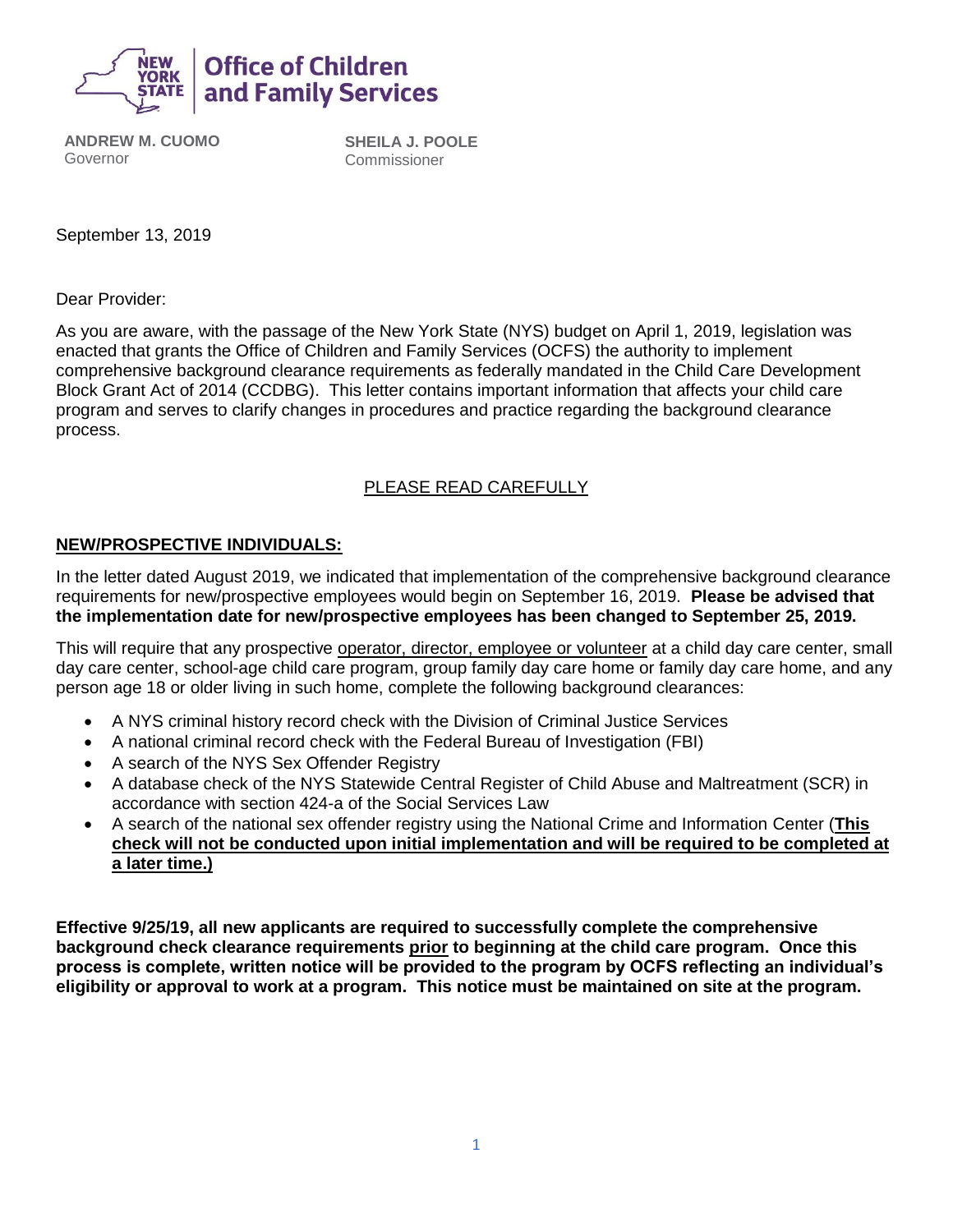In addition, the following background clearance checks will be required to be conducted where an individual, listed above, resides or resided outside of New York State in the five years preceding working or living in a child care program in NYS:

- A search of the criminal history repository in each state where the individual resides or resided outside of New York
- A search of any state sex offender registry or repository in each state where the individual resides or resided outside of New York
- A search of state-based child abuse or neglect repository in each state where the individual resides or resided outside of New York

Any new/prospective operator, director, employee or volunteer who is subject to out of state clearance requirements, *may* be granted conditional approval by OCFS to begin working while their out of state clearances are in process. Before OCFS will grant a conditional approval, the individual must successfully complete all other comprehensive background clearance requirements. This individual cannot not be left alone, unsupervised with children until OCFS notifies the program, in writing, that all comprehensive background clearance requirements have been successfully completed and the individual is eligible to work in child care.

#### **EXISTING/CURRENT INDIVIDUALS:**

CCDBG requires all existing and currently cleared operators, directors, employees, volunteers, and household members living in a family or group family day care home age 18 years and older to complete the comprehensive background clearance requirements listed above **in accordance with a schedule set forth by OCFS.** The schedule for existing staff, volunteers, and household members is as follows: **each existing child care operator, director, employee, volunteer and household member age 18 years and older, will schedule their fingerprint imaging appointment within seven days (before or after) their birthday.** For example, if your birthday is on May 15<sup>th</sup>, your fingerprint imaging appointment must occur between May 8, 2020 and May 22, 2020. It is imperative that this schedule be followed so that the system can support the fingerprint process being completed as required. Not following the schedule may result in an individual not being screened as required.

#### **Implementation of the comprehensive background clearance requirements for individuals currently working at an existing child care program will begin on October 1, 2019 in accordance with the schedule above.**

OCFS-4930-1, *Guidelines for Fingerprinting for Child Care Programs* can be found on our website at: [https://ocfs.ny.gov/main/documents/docsChildCare.asp.](https://ocfs.ny.gov/main/documents/docsChildCare.asp) Staff can call 1-877-472-6915 or go to <https://uenroll.identogo.com/workflows/15441V> to schedule a fingerprint imaging appointment.

Given the number of individuals subject to the clearance requirements, please plan ahead and schedule your appointment within the designated timeframe.

Please note: The Division of Criminal Justice Services (DCJS) and the Federal Bureau of Investigation (FBI) require individuals who have had a social security number issued to enter their social security number into a key pad when they are fingerprinted. If the number is entered incorrectly, the individual will need to be refingerprinted, which results in a delay in completing the background clearances. If a social security number has been issued to the individual, please be sure you have that information with you when you go to be fingerprinted.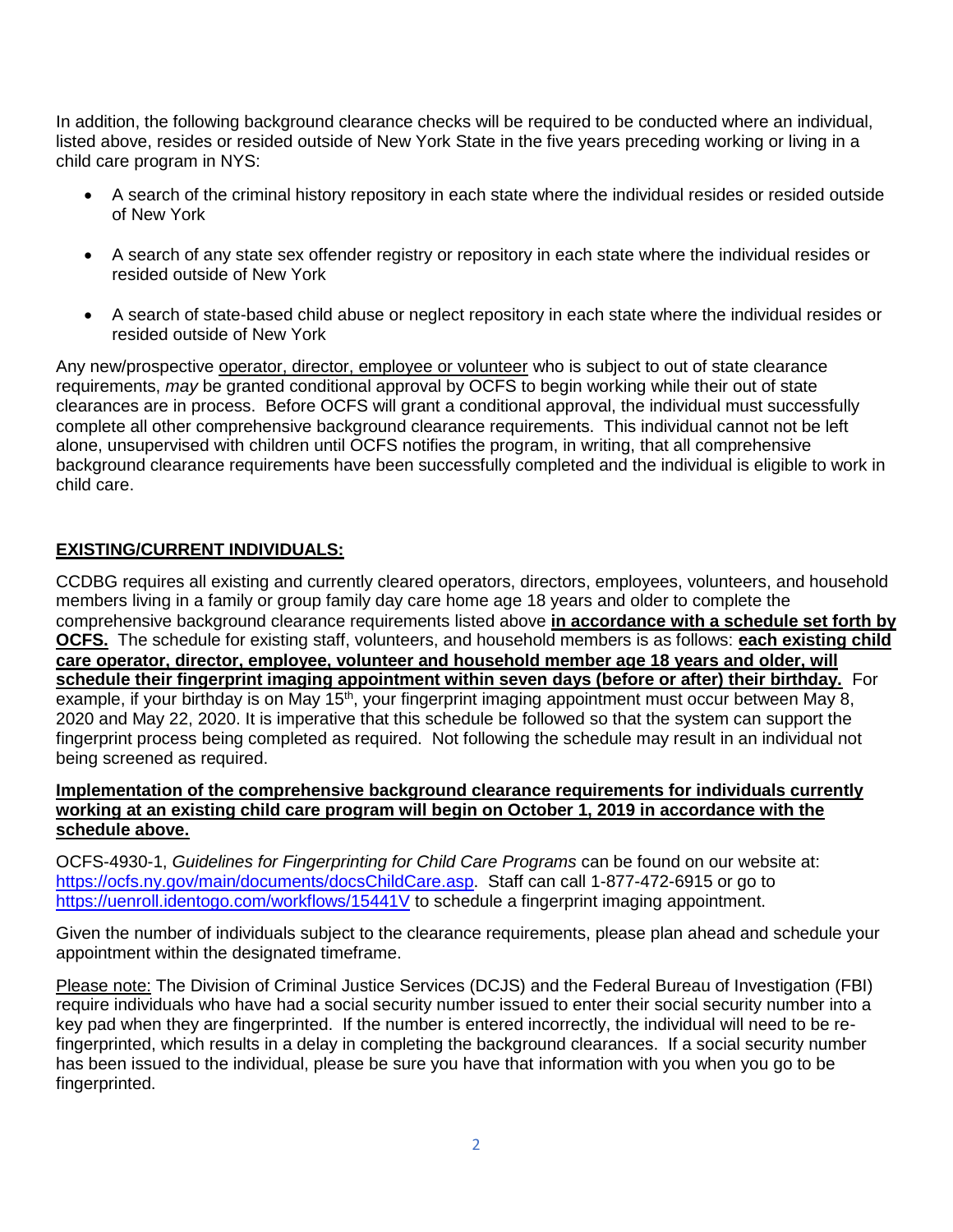We want to reinforce that all the clearance requirements listed in this letter for current/existing employees must be submitted in accordance with the schedule set forth by OCFS and outlined in this letter. In addition to scheduling an appointment for fingerprint imaging for all current/existing employees, programs must also submit the entire, completed, 6000-series clearance packet within seven days (before or after) of the individual's birthday.

## **FINGERPRINT WAIVER PROCESS:**

Upon implementation, fingerprint imaging results will no longer be able to be "waived" to a new program until the individual completes the comprehensive background clearance requirement process. (A new SCR and SEL must also be completed.) Once an existing individual has successfully completed the comprehensive background clearance requirements, fingerprint imaging results will be able to be associated with another program unless the person ceases to work in any child care program for 180 consecutive days. Anyone who is expunged for a period greater than 180 days must complete the comprehensive background clearance requirements again, prior to beginning work in a child care program.

# **HOW DO I COMPLETE THE COMPREHENSIVE BACKGROUND CLEARANCE REQUIREMENTS?**

OCFS has revised the clearance packet (6000-series) to support this clearance process. This packet contains:

- OCFS-6000, Required Forms and Clearance List
- OCFS-6001, Child Care Provider, Staff, and Volunteer Information
- OCFS-6002, Qualifications
- OCFS-6003, References
- OCFS-6004, Medical
- OCFS-6005, Criminal Conviction Statement
- OCFS-6022, Staff Exclusion List
- OCFS-4930, Request for Fingerprinting
- LDSS-3370, Statewide Central Register Database Check Request

Each individual (current or prospective) must complete the entire clearance packet. Instructions on where forms are to be mailed are included on OCFS 6000. For a copy of these forms, please reach out to your licensor or registrar, or download and print from the OCFS website at: [https://ocfs.ny.gov/main/documents/docsChildCare.asp.](https://ocfs.ny.gov/main/documents/docsChildCare.asp)

## **STATE CENTRAL REGISTER (SCR) via ONLINE CLEARANCE SYSTEM (OCS)**

As reflected in the letter sent in August 2019, day care center and school age child care programs who utilize the Online Clearance System (OCS) to submit LDSS 3370 Statewide Central Register (SCR) Database Check requests were notified of a change in process taking place on September 1, 2019. Entry is still made into the OCS at the child care program; however, the request is then submitted to the respective OCFS licensing/registration office for review and submission to the SCR. The results of the SCR check will be returned to the licensing/registration office via the OCS, and will contribute to the overall comprehensive background clearance review.

It is important, when submitting database check requests, to be sure you are assigning the correct clearance category. Requests for new/prospective individuals, a fee-paying category, requires \$25.00 to accompany the request. **OCS allows programs to pay this fee using a credit card when the request is being made and OCFS strongly encourages this practice as it will help expedite processing.**